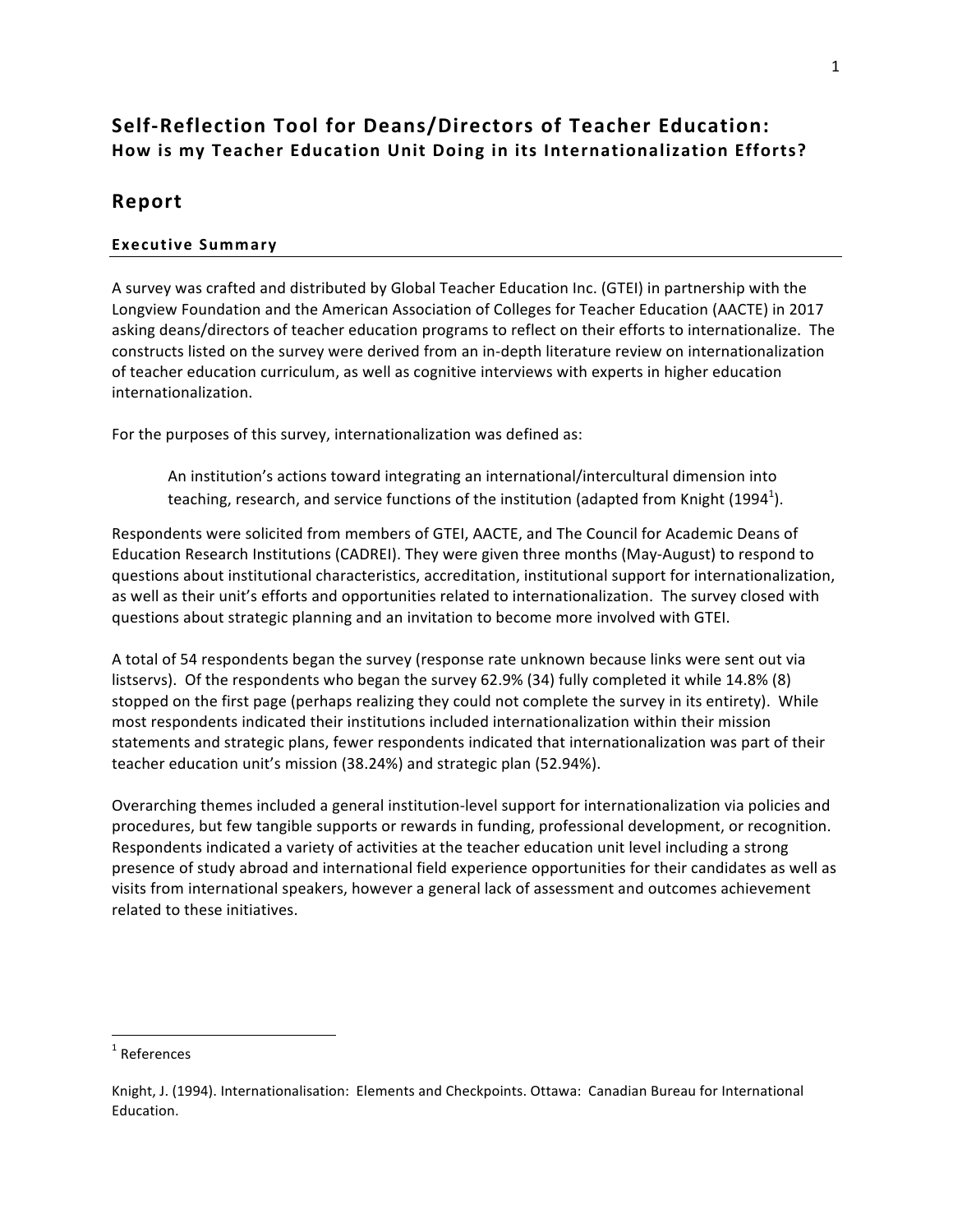Of the 54 respondents, 25.9% were Deans and an additional 16.7% were associate or assistant deans. Approximately one third (31.5%) of the participants reported titles of Director, Chair, or Coordinator, which could encompass a variety of responsibilities depending on the institutional context. Four (7.4%) faculty members completed the survey, and remaining participants' responses (18.5%) could not be coded due to a misunderstanding of the text entry field.

| Category, Title            | Count |
|----------------------------|-------|
| Deans                      | 23    |
| Dean                       | 14    |
| <b>Associate Dean</b>      | 8     |
| <b>Assistant Dean</b>      | 1     |
| Chair/Director/Coordinator | 17    |
| <b>Director</b>            | 6     |
| <b>Department Chair</b>    | 7     |
| Coordinator                | 4     |
| Faculty                    | 4     |
| Could Not Code             | 10    |
| Total                      | 54    |

Participants were from public (63%) and private (37%) institutions, and most (73.9%) were from blended colleges (Education along with other majors).



Most participants were from four-year universities (78.2%) rather than four-year colleges (21.7%). An overwhelming majority of the participants (84.7%) represented teacher education programs offered at the undergraduate and graduate level.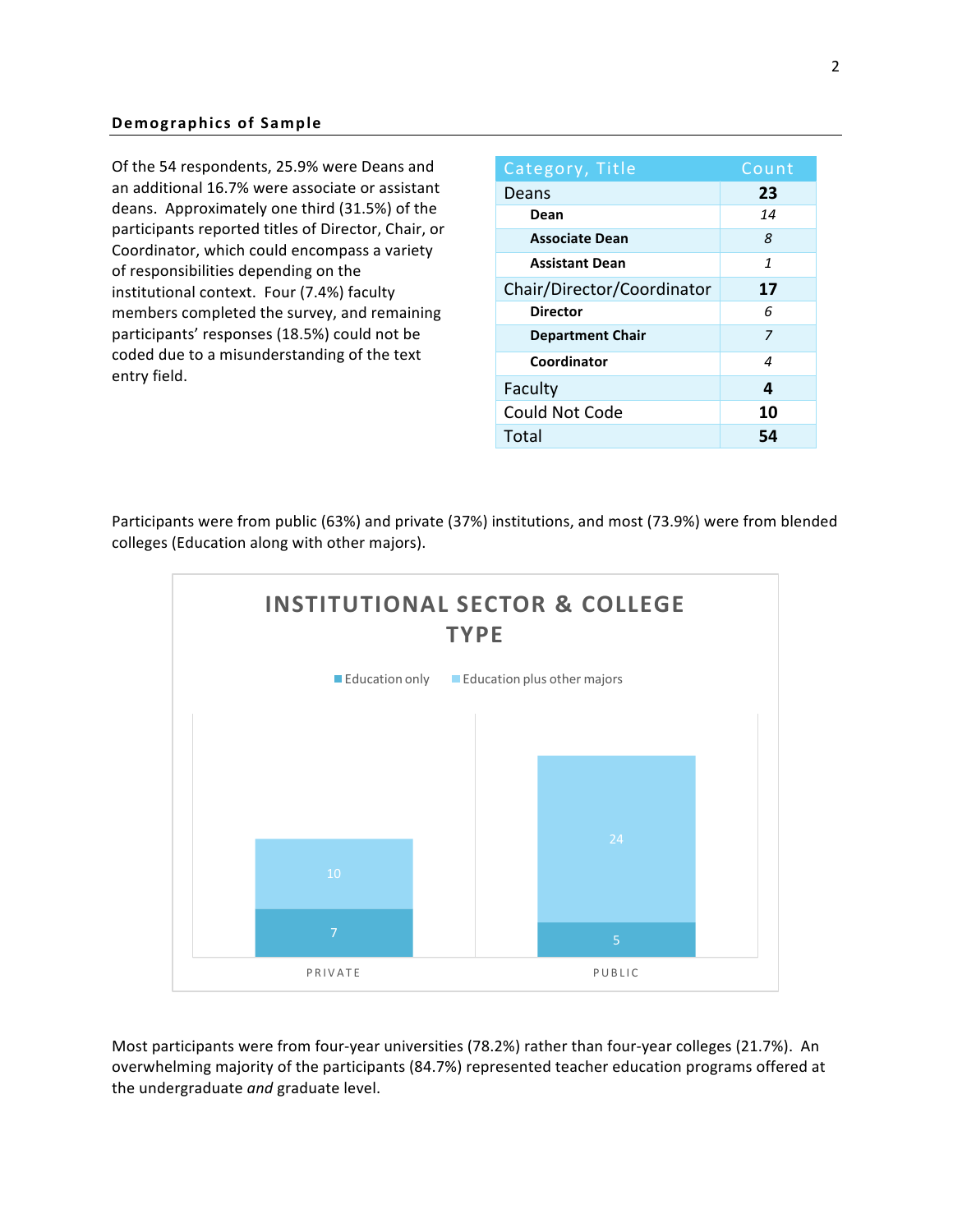

Within the participating institutions, a majority held NCATE accreditation (26 institutions), followed by CAEP (8), TEAC (2) and "None of the Above" (10).



Of the participating institutions, approximately half had 10,000 or fewer students, while the remaining institutions reported enrollments greater than 10,000.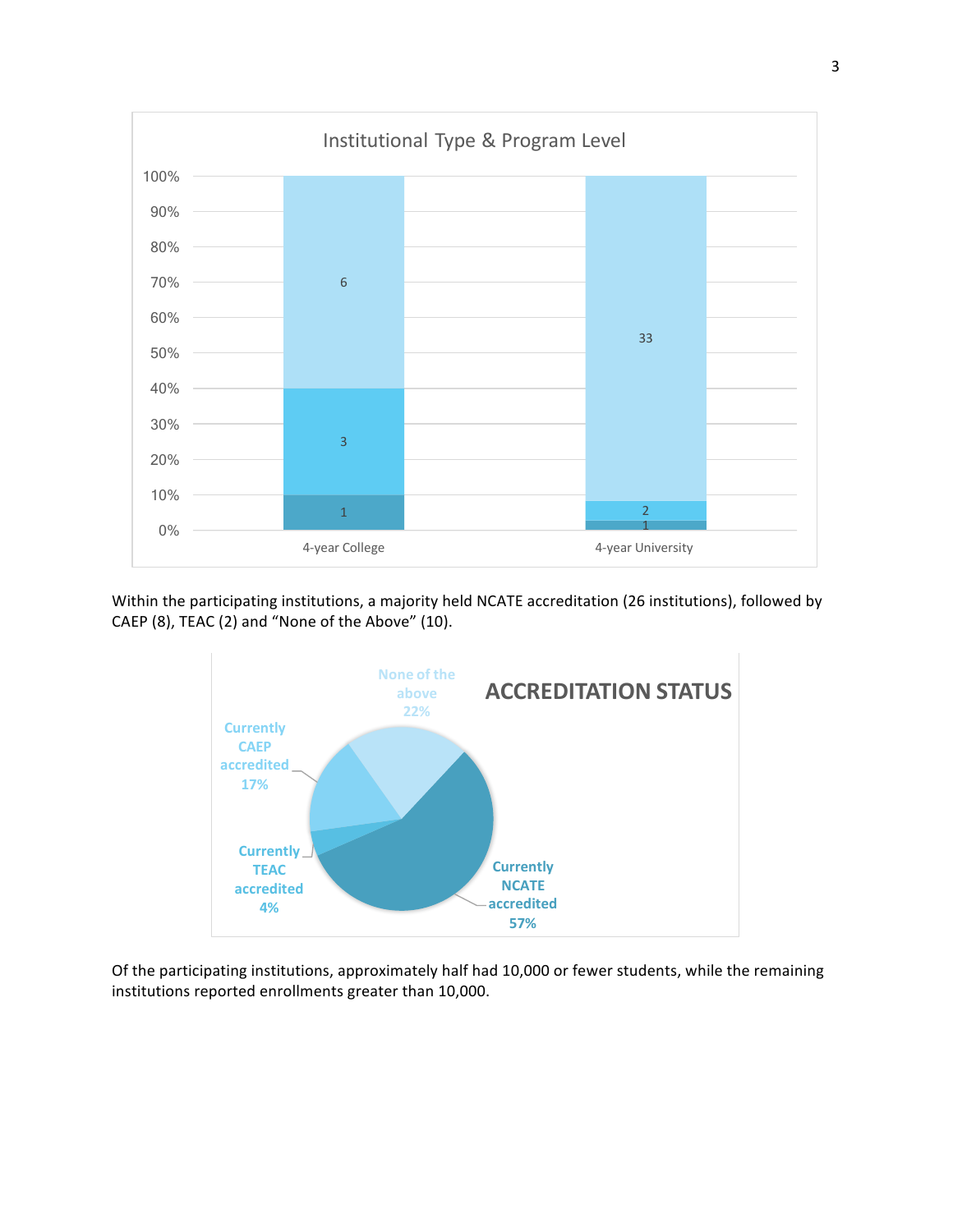

Participants were asked to provide a more precise number for their teacher education unit-the unit with the fewest number of candidates had 15 enrolled and the unit with the highest enrollment indicated 10,000 candidates were enrolled in teacher education. The responses were influenced by one outlier, which is indicated by the mean  $(1374.2)$  being substantially higher than the median (800). Twelve institutions reported teacher education enrollment between 15 and 100, seven reported enrollment between 250 and 500, seven reported enrollment between 700 and

1,000, and 20 participants reported enrollment of 1,110-5,500.

Enrollment of Teacher Education Candidates

| <b>Minimum Response</b> | 15     |
|-------------------------|--------|
| <b>1st Quartile</b>     | 137.5  |
| Mean                    | 1374.2 |
| 3rd Quartile            | 1500   |
| <b>Maximum Response</b> | 10000  |
| Median                  | ons    |

## **Fast Facts**

#### **Internationalization:**

of respondents (27) indicated internationalization was included in their  $69.23\%$  of respondents (27) indicates (27) indicates in the institution's strategic plan.

of respondents (18) indicated internationalization was included in their teacher 52.94% of respondents (18) indicated is sequenced in education unit's strategic plan.

Of the 16 respondents who indicate internationalization was NOT included in their teacher education unit's strategic plan,  $6$  (37.5%) indicated plans were underway to incorporate it.

Most teacher education programs engaged in internationalization have been working on internationalizing for 7 or more years (16 of 28 reporting efforts have occurred).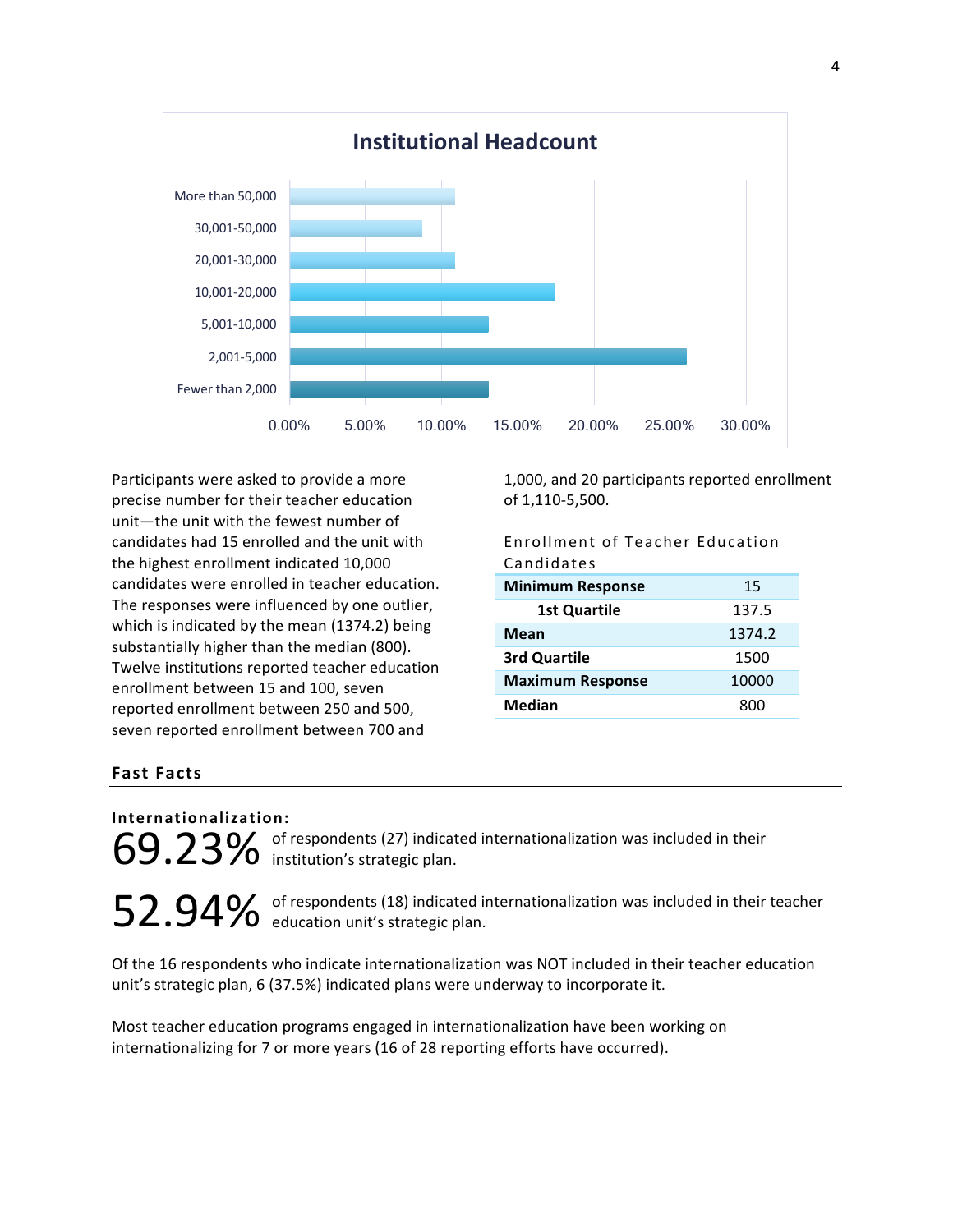

## **Educational Focus:**

of respondents (27) indicated candidates are NOT required to meet a world  $69.23\%$  of respondents (27) indicated candidates are NOT required to meet a wo<br> $69.23\%$  language competency before or during their teacher education program.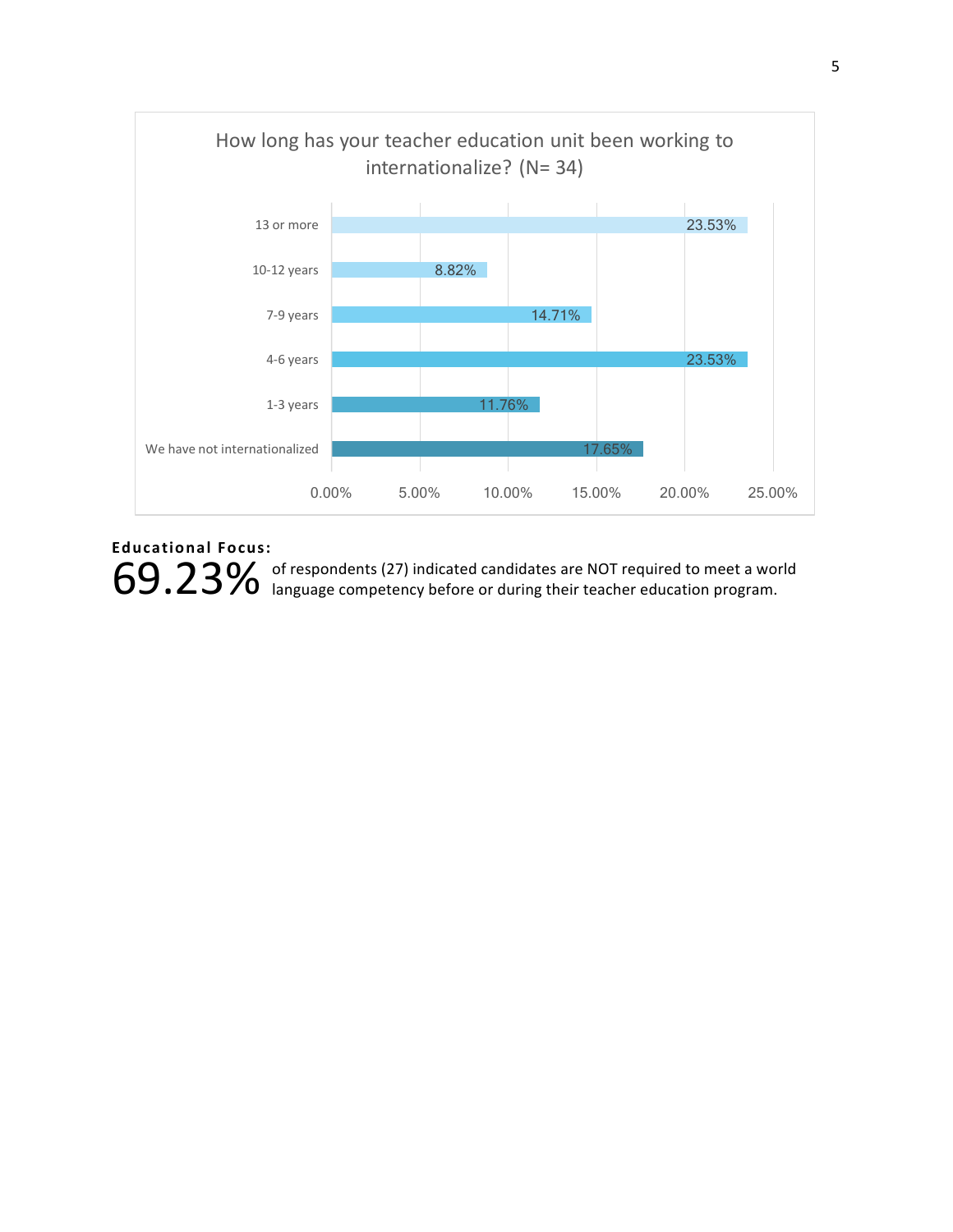#### **Institutional Efforts**

Participants were asked to evaluate the extent to which their institution supports elements related to internationalization; results were mixed. In a general sense, policies and procedures were viewed to be moderately conducive to internationalization, but incentives, funding, support, and professional development were rated as being under-provided. Further, 79.5% of respondents indicated recognition of internationalization work through promotion and tenure processes was not provided (41%) or provided to some extent (38.5%).

| Considering internationalization at your institution<br>$(N = 39)$                                                                                                                               | To no<br>extent | To some<br>extent | To a<br>moderate<br>extent | To a<br>great<br>extent |
|--------------------------------------------------------------------------------------------------------------------------------------------------------------------------------------------------|-----------------|-------------------|----------------------------|-------------------------|
| The central administration supports internationalization                                                                                                                                         | 5.1%            | 23.1%             | 38.5%                      | 33.3%                   |
| The institution's policies and/or procedures support<br>internationalization                                                                                                                     | 5.1%            | 23.1%             | 43.6%                      | 28.2%                   |
| The institution provides incentives for faculty in<br>education and faculty in other programs within the<br>institution to collaborate in internationalizing the general<br>education curriculum | 30.8%           | 35.9%             | 25.6%                      | 7.7%                    |
| The institution offers professional development for<br>internationalizing the curriculum                                                                                                         | 43.6%           | 41.0%             | 5.1%                       | 10.3%                   |
| The institution fosters collaboration between the<br>College/School of Arts and Sciences and College/School of<br>Education to increase the number of world language<br>teachers                 | 33.3%           | 46.2%             | 12.8%                      | 7.7%                    |
| The institution provides recognition through the tenure<br>and promotion process of faculty efforts to<br>internationalize teaching, service, and research                                       | 41.0%           | 38.5%             | 10.3%                      | 10.3%                   |
| The institution provides funding for research aligned with<br>internationalizing teacher education                                                                                               | 51.3%           | 35.9%             | 7.7%                       | 5.1%                    |
| The institution provides support for faculty engaged in<br>service related to internationalization (e.g. planning for<br>study abroad)                                                           | 10.3%           | 59.0%             | 12.8%                      | 18.0%                   |
| The institution provides support for efforts to<br>internationalize the curriculum                                                                                                               | 30.8%           | 38.5%             | 15.4%                      | 15.4%                   |
| The institution provides staffing to facilitate<br>internationalization                                                                                                                          | 28.2%           | 38.5%             | 20.5%                      | 12.8%                   |
| The institution promotes student interest in<br>internationalization                                                                                                                             | 7.7%            | 46.2%             | 23.1%                      | 23.1%                   |
| The institution has international and world language<br>themed student clubs or organizations                                                                                                    | 10.3%           | 38.5%             | 30.8%                      | 20.5%                   |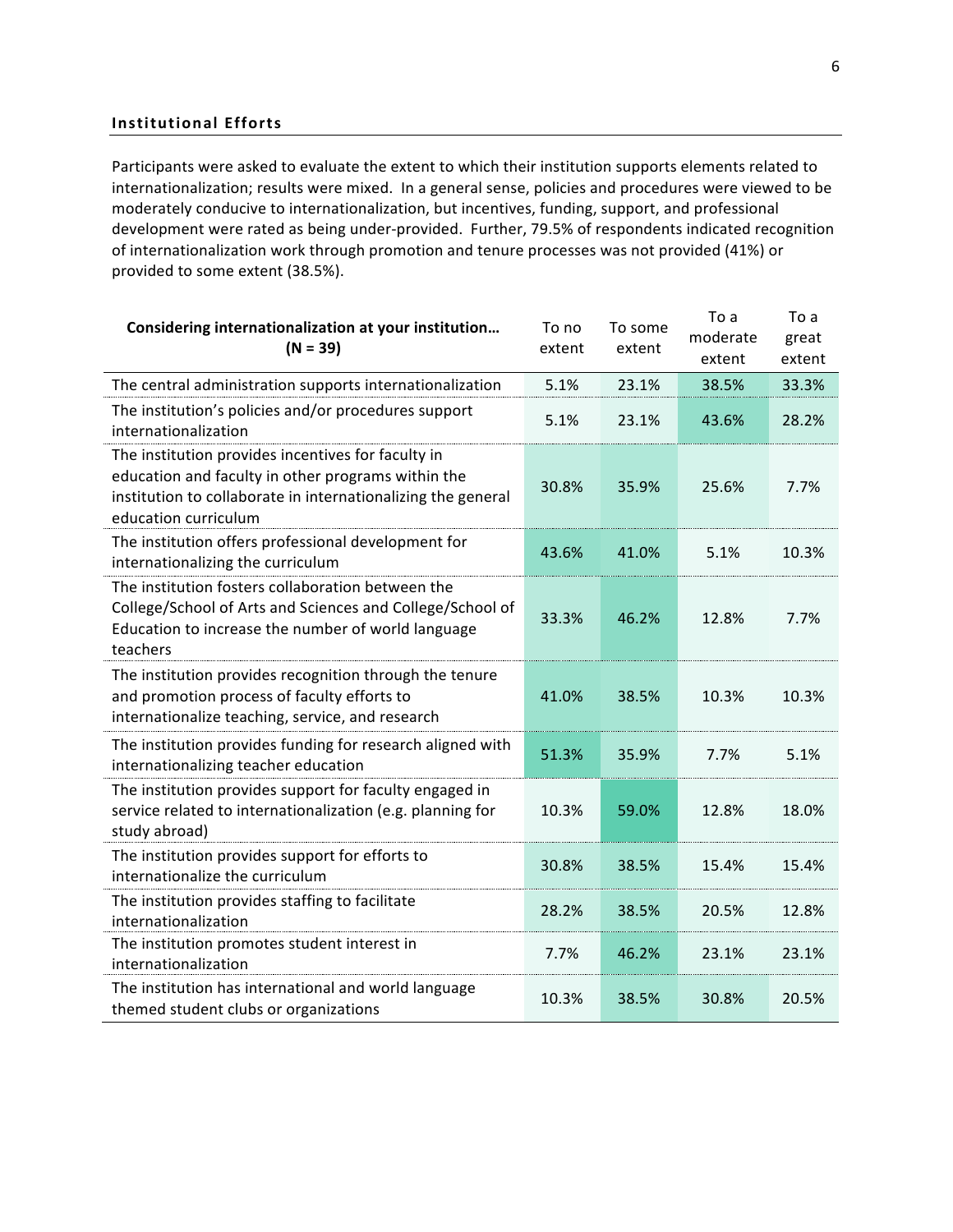#### **Teacher Education Unit Efforts**

Participants were asked to provide information about their teacher education unit's strategic plan as it relates to internationalization. Most respondents indicated they were in the process of developing goals (17.4%) or having goals developed for some (34.8%) or all (8.7%) programs.

| Please indicate the level of development for the items below in<br>your unit's strategic plan (related to internationalization)<br>$(N = 23)$ | No plans at<br>this time to<br>develop | Developing<br>in future | In process<br>οf<br>developing | Developed<br>for some<br>programs | Developed<br>for all<br>programs |
|-----------------------------------------------------------------------------------------------------------------------------------------------|----------------------------------------|-------------------------|--------------------------------|-----------------------------------|----------------------------------|
| Explicit goals, strategies, and timelines for internationalization                                                                            | 17.4%                                  | 21.7%                   | 17.4%                          | 34.8%                             | 8.7%                             |
| Faculty engagement in the planning and implementation of the<br>strategic plan for internationalization                                       | 21.7%                                  | 21.7%                   | 21.7%                          | 26.1%                             | 8.7%                             |
| Plans for the professional development of teacher educators                                                                                   | 21.7%                                  | 21.7%                   | 17.4%                          | 30.4%                             | 8.7%                             |
| Plans for the professional development of the staff                                                                                           | 39.1%                                  | 17.4%                   | 26.1%                          | 17.4%                             | 0.0%                             |
| Resources allocated to achieve internationalization goals                                                                                     | 21.7%                                  | 4.4%                    | 30.4%                          | 39.1%                             | 4.4%                             |
| Collaboration with world language faculty to increase the number of<br>world language teachers                                                | 34.8%                                  | 17.4%                   | 21.7%                          | 26.1%                             | $0.0\%$                          |
| Collaboration with faculty outside teacher education unit on<br>internationalization                                                          | 26.1%                                  | 17.4%                   | 26.1%                          | 26.1%                             | 4.4%                             |
| Learning outcomes focused on internationalization                                                                                             | 26.1%                                  | 26.1%                   | 13.0%                          | 34.8%                             | 0.0%                             |
| Plans for assessment of internationalization work                                                                                             | 21.7%                                  | 30.4%                   | 17.4%                          | 30.4%                             | 0.0%                             |
| Resources for assessment of internationalization work                                                                                         | 21.7%                                  | 47.8%                   | 4.4%                           | 26.1%                             | 0.0%                             |

Faculty engagement in the planning and implementation of the strategic plan for internationalization was mixed fairly evenly across the developmental spectrum, as was collaboration with faculty *outside* of teacher education. The responses related to professional development were more mixed, with 30.4% of respondents indicating plans for the professional development of teacher educators have been developed for some or all (an additional 8.7%) but professional development plans for staff were not as developed. Professional development of teacher educators and teacher education staff is a space for GTEI to fill. While most respondents indicated internationalization outcomes had been developed (30.4%) or were in development (39.1%), assessment and resources for assessment were viewed as weaker areas by respondents, indicating a possible area of focus for GTEI.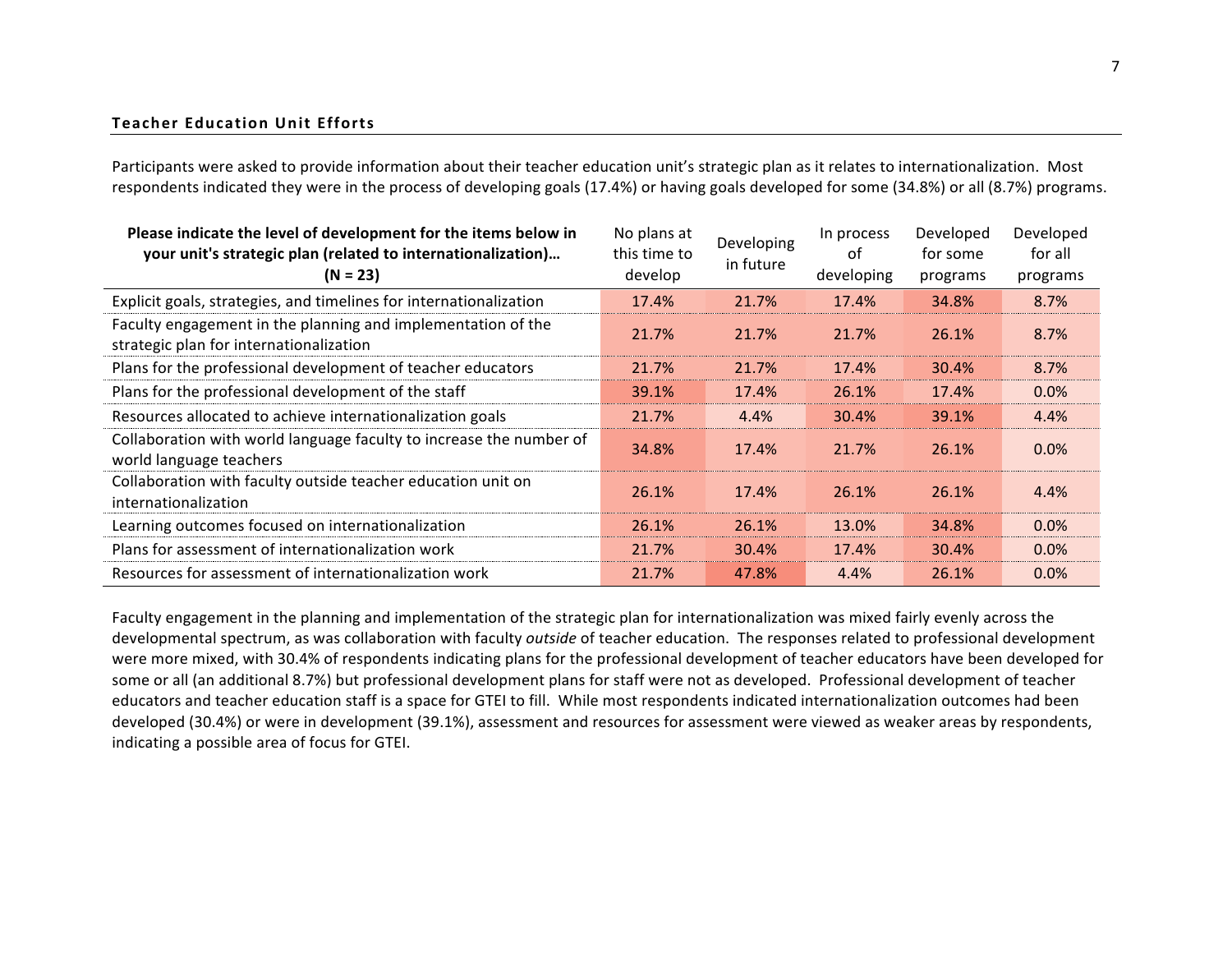Participants were asked to indicate the extent to which opportunities were available to their education candidates. Respondents indicated study abroad (82.1%), international field experience (61.5%), scholarships for study abroad (56.4%), and presentations by international visitors (58.6%) were implemented for some or all programs. Fewer respondents reported implementation of international student teaching abroad, required courses fostering a global perspective, and a global education track or cohort program.

| Please identify the opportunities you offer to education<br>students in your unit<br>$(N = 39)$ | Planning to<br>No Plans to<br>Develop<br>Develop |       | Developing | Implemented<br>for some<br>programs | Implemented<br>for all<br>programs |
|-------------------------------------------------------------------------------------------------|--------------------------------------------------|-------|------------|-------------------------------------|------------------------------------|
| Study abroad opportunities students                                                             | 5.1%                                             | 2.6%  | 10.3%      | 53.9%                               | 28.2%                              |
| International field experiences (abroad, at home, virtual)                                      | 15.4%                                            | 10.3% | 12.8%      | 41.0%                               | 20.5%                              |
| International student teaching abroad                                                           | 33.3%                                            | 12.8% | 10.3%      | 20.5%                               | 23.1%                              |
| Scholarships for study abroad, international field<br>experiences and/or student teaching       | 23.1%                                            | 10.3% | 10.3%      | 30.8%                               | 25.6%                              |
| Presentations by international visitors                                                         | 15.4%                                            | 10.3% | 15.4%      | 33.3%                               | 25.6%                              |
| International students are engaged with native students for<br>cross cultural interaction       | 23.1%                                            | 20.5% | 10.3%      | 41.0%                               | 5.1%                               |
| Elective courses focused on fostering a global perspective                                      | 15.4%                                            | 12.8% | 18.0%      | 38.5%                               | 15.4%                              |
| Required courses focused on fostering a global perspective                                      | 25.6%                                            | 25.6% | 15.4%      | 30.8%                               | 2.6%                               |
| Global education track or cohort program within the unit                                        | 53.9%                                            | 23.1% | 10.3%      | 2.6%                                | 10.3%                              |

When exploring whether there was a correlation between any of the *opportunities* offered to education students and institution-level support for internationalization (calculated by summing the scores in the bank of items that started with "Considering internationalization at your institution..." 6 items were correlated above r = .4, although 7 were statistically significant at the .05 or .01 level as indicated below. In other words, the extent to which opportunities are offered to education students in a number of areas is moderately related to institutional support.

| Correlation of Opportunities Offered to Students with total of "Considering internationalization at your institution" item scores (N = 39) |                                       |                                                |                                     |                                                  |                                                 |                                              |                                              |                                           |
|--------------------------------------------------------------------------------------------------------------------------------------------|---------------------------------------|------------------------------------------------|-------------------------------------|--------------------------------------------------|-------------------------------------------------|----------------------------------------------|----------------------------------------------|-------------------------------------------|
| Study abroad<br>opportunities<br>students                                                                                                  | International<br>field<br>experiences | International<br>student<br>teaching<br>abroad | Scholarships<br>for study<br>abroad | Presentations<br>bv<br>international<br>visitors | International<br>students<br>native<br>students | Elective<br>courses<br>global<br>perspective | Required<br>courses<br>global<br>perspective | Global<br>education<br>track or<br>cohort |
| $0.455**$                                                                                                                                  | $0.570**$                             | 0.281                                          | $0.476**$                           | $0.499**$                                        | $0.334*$                                        | $0.577**$                                    | 0.269                                        | $0.476**$                                 |

\*\* Correlation is significant at .01 level | \* Correlation is significant at .05 level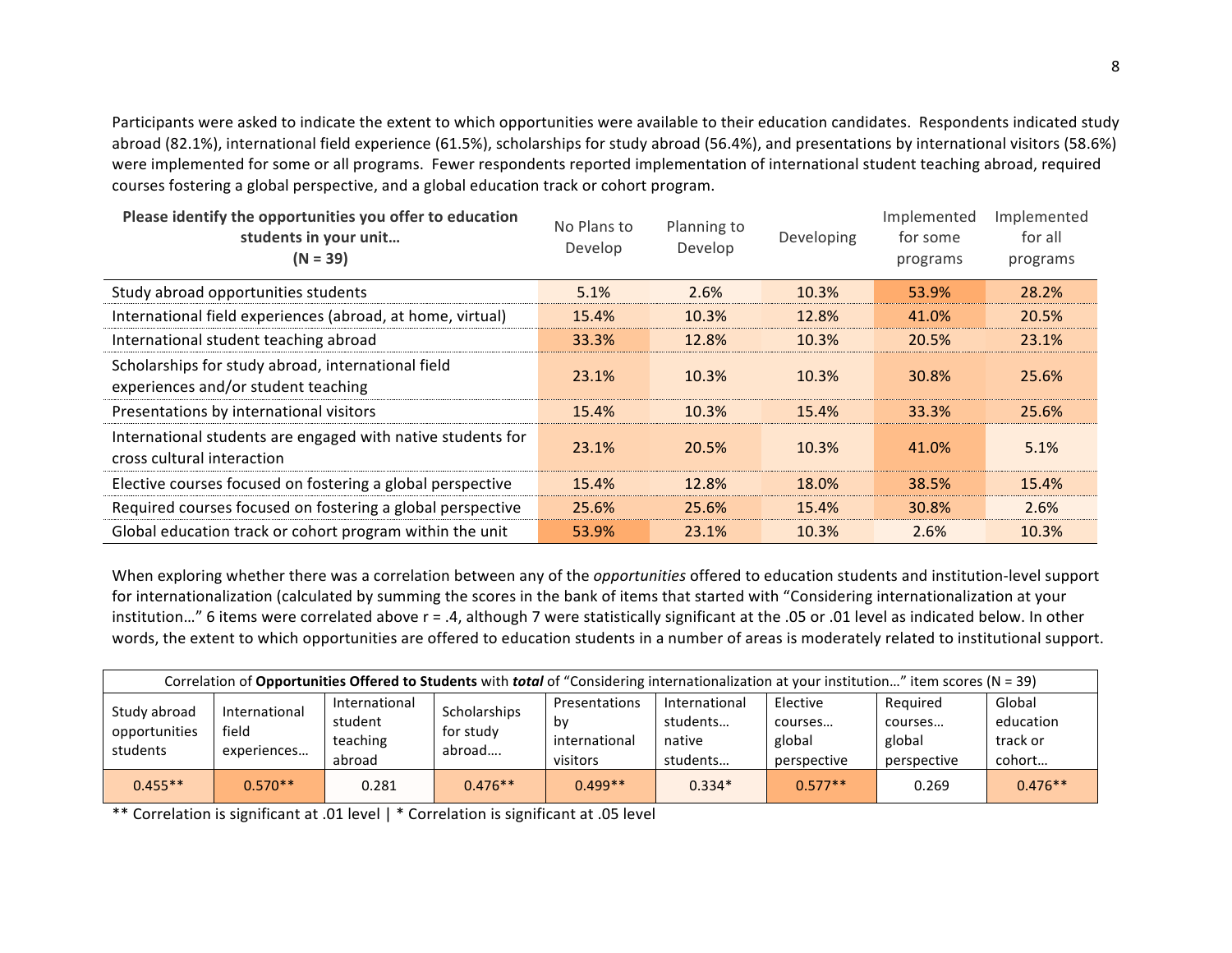Respondents were asked to indicate success in internationalization-related activities within their teacher education units. Respondents indicated success in partnering with international institutions (50.1% reported "to a moderate" or "to a great" extent) and partnering with ELL classrooms in PK-12 settings (58.9%). Respondents indicated a lack of success in assessment and meeting internationalization goals. Respondents also indicated struggling with sustaining initiatives when leadership changes. GTEI can provide examples through case studies of how initiatives could be sustained when leadership changes.

| To what extent has your teacher education unit been successful in<br>$(N = 37$ first 9 items, $N = 34$ remainder)      | To no<br>extent | To<br>some<br>extent | To a<br>moderate<br>extent | To a<br>great<br>extent | N/A     |
|------------------------------------------------------------------------------------------------------------------------|-----------------|----------------------|----------------------------|-------------------------|---------|
| Attracting international students                                                                                      | 40.5%           | 21.6%                | 29.7%                      | 8.1%                    | 0.0%    |
| Attracting international faculty                                                                                       | 24.3%           | 37.8%                | 24.3%                      | 8.1%                    | 5.4%    |
| Providing professional development for faculty to internationalize their curriculum.                                   | 35.1%           | 37.8%                | 16.2%                      | 8.1%                    | 2.7%    |
| Providing opportunities for faculty to share their internationalization-related research<br>within the unit            | 16.2%           | 40.5%                | 24.3%                      | 13.5%                   | 5.4%    |
| Rewarding faculty internationalization work (research, teaching, service) through the<br>tenure and promotion process  | 29.7%           | 27.0%                | 24.3%                      | 13.5%                   | 5.4%    |
| Modifying existing education courses to incorporate global learning outcomes,<br>accompanying content, and assessments | 27.0%           | 40.5%                | 24.3%                      | 8.1%                    | 0.0%    |
| Creating new education courses to incorporate global learning outcomes, accompanying<br>content, and assessments       | 40.5%           | 32.4%                | 13.5%                      | 8.1%                    | 5.4%    |
| Engaging with international students or scholars through distance education technology                                 | 43.2%           | 29.7%                | 16.2%                      | 10.8%                   | $0.0\%$ |
| Ensuring teacher candidates acquire skills to facilitate virtual student changes through<br>technology                 | 21.6%           | 37.8%                | 18.9%                      | 16.2%                   | 5.4%    |
| Involving international visitors in the education program                                                              | 20.6%           | 29.4%                | 44.1%                      | 2.9%                    | 2.9%    |
| Involving members of the local community with international backgrounds in education<br>program                        | 29.4%           | 52.9%                | 14.7%                      | 2.9%                    | 0.0%    |
| Partnering with English-language-learner classrooms in PK-12 settings locally or virtually                             | 8.8%            | 29.4%                | 32.4%                      | 26.5%                   | 2.9%    |
| Collaboration between PK-12 teachers and college faculty in developing global learning<br>classrooms                   | 32.4%           | 41.2%                | 14.7%                      | 8.8%                    | 2.9%    |
| Partnering with international institutions                                                                             | 17.7%           | 29.4%                | 17.7%                      | 32.4%                   | 2.9%    |
| Placing teacher candidates in international field experiences (abroad, at home, virtual)                               | 29.4%           | 38.2%                | 23.5%                      | 5.9%                    | 2.9%    |
| Placing teacher candidates in international student teaching                                                           | 41.2%           | 35.3%                | 11.8%                      | 11.8%                   | 0.0%    |
| Assessing internationalization goals of the unit                                                                       | 47.1%           | 17.7%                | 20.6%                      | 11.8%                   | 2.9%    |
| Meeting internationalization goals of the unit as evidenced in assessment data                                         | 47.1%           | 23.5%                | 17.7%                      | 8.8%                    | 2.9%    |
| Sustaining internationalization initiatives even when leadership changes                                               | 32.4%           | 26.5%                | 17.7%                      | 14.7%                   | 8.8%    |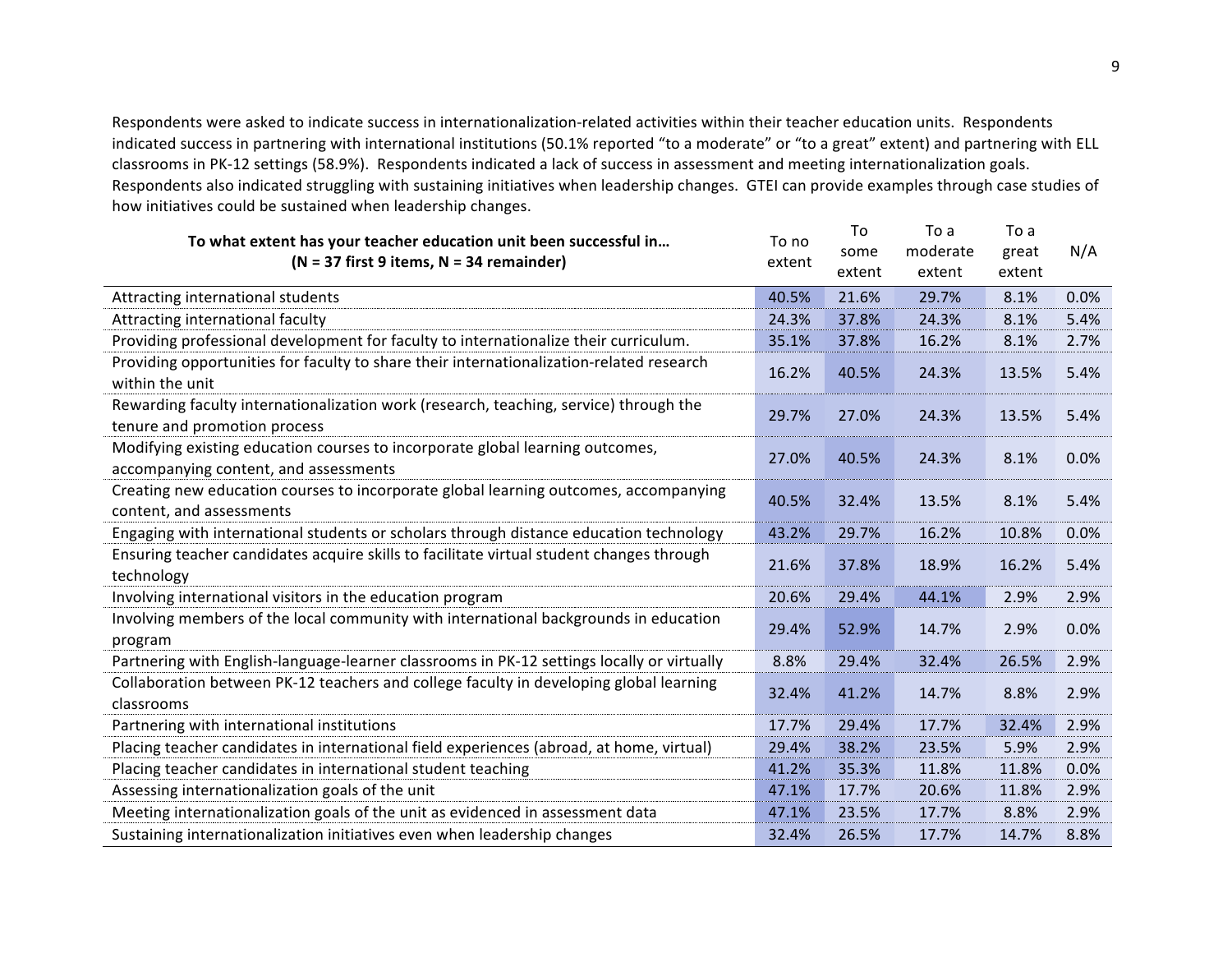## **Narrative Feedback**

Respondents were asked to provide narrative responses to three open-ended questions. It was hoped that responses to these questions might yield insights of leaders into the internationalization of teacher education.

## What do you believe is most important to your success in internationalizing the teacher education **curriculum?**

- State licensure rules and regulations; the focus of the minimum number of credit hours allowed for a degree by the State plus the concurrent, advanced placement and transfer credits; the performance funding formula - all these contribute to limit creativity of teacher education programs in the State.
- We work with English immersion schools abroad which improves the likelihood that our students will participate.
- Support from the university administration
- Vision from leadership
- Money and time
- More time and support.
- Faculty need support (moral and financial support) from the administrators to internationalize curriculum. If we are not on the same page, it is very difficult to help teacher candidates to develop intercultural competence.
- A critical group of faculty along with leadership to support and sustain internationalization.
- Faculty commitment to internationalization and continuing institutional support
- We have not been successful. There is little support from administration.
- The alignment with resources to teach about educational justice and cultural competency teaching in our country.
- Institutional buy-in at the highest levels.
- To consider the WHOLE curriculum (both home and abroad) through a global lens.
- Clear understanding of what we mean by this
- Creating partnerships with international universities and K-12 schools that offer classes in English to provide more options for our students.
- Building relationships across cultures
- Secure state and federal funding for our students so the higher education landscape can settle to take us away from survival mode to growth and responsive mode - moving to a different-based (competency) curriculum model to allow for more freed up curricular space for internationalization
- Increased support from the institution as a whole. Many faculty are engaged and interested but there is limited funding to support such efforts. Systemic support would help make a sustained change.
- Building community and educator awareness of the importance of understanding international and intercultural perspectives in order to support the diversity of children and families in our own communities, both local and global.
- Substantive encouragement from across campus and resources of various kinds.
- Buy-in from the Dean.
- Finding ways to include all instead of ONLY those students and faculty who wish to participate in study abroad programming.
- The 4 international faculty-led field experiences we have created in the last 4 years (with a faculty of only 6 people): To China, Rwanda, Chile, and the Netherlands. Each has a theme (e.g., educating Muslim immigrants in Western Europe or rural school development in Rwanda), and each works closely with at least one school in the host country.
- Leadership, both at the education department and institution levels.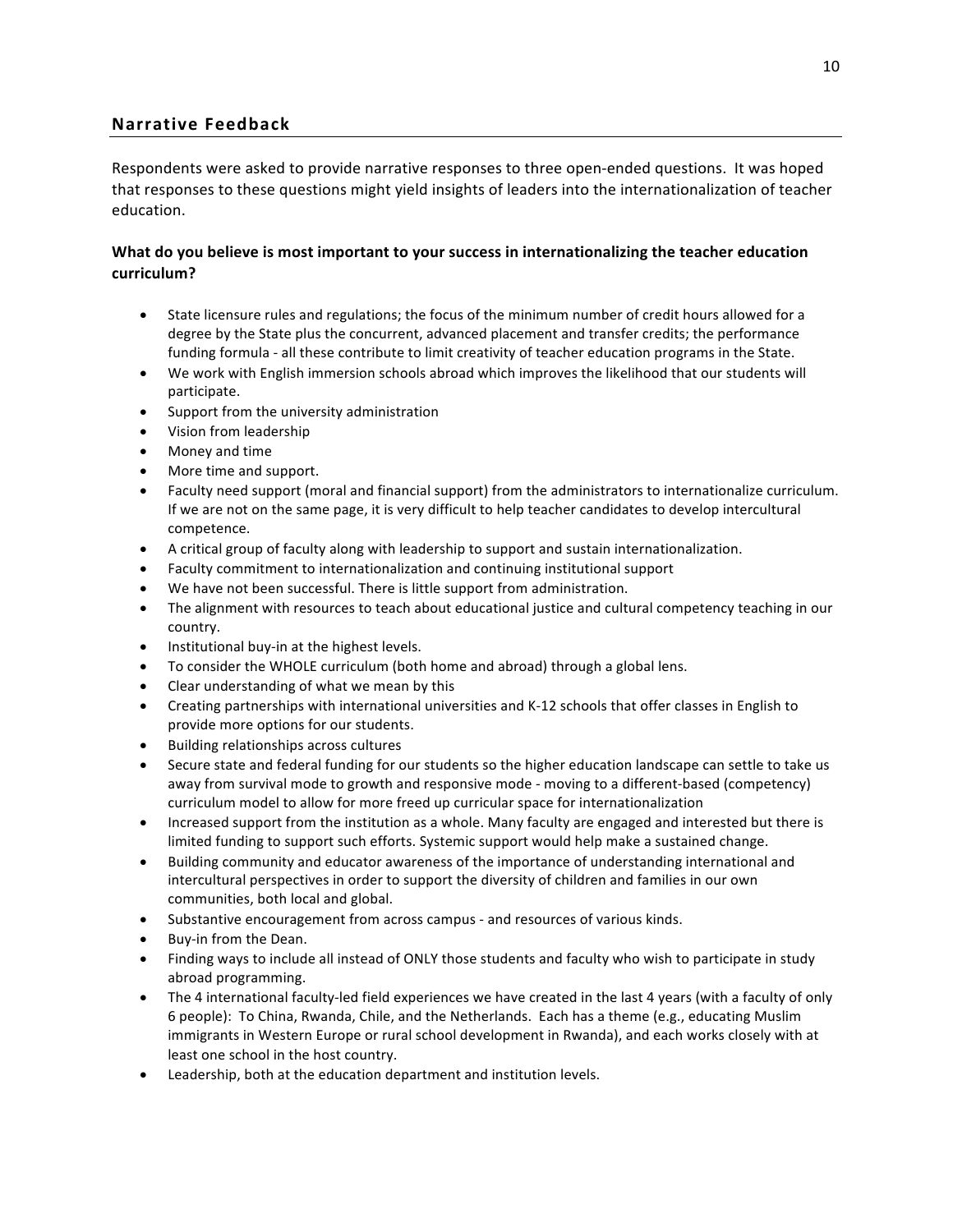### **What is important about internationalizing the teacher education curriculum?**

- Other than mobility of employment opportunities upon graduation, internationalizing the curriculum broaden the horizon of mindsets of teacher candidates to use self-as-an instrument in their chosen career of being an educator.
- Increase awareness of the global society, reduce isolationistic viewpoints within our region.
- Knowledge and skills for teaching in a global society
- In order to advocate a professional educator must be aware and have good reasoning skill
- Critical in this day and age for everyone.
- Learning activities need to infuse global perspectives or assignments should be global focused. Studying abroad or teaching abroad should not be the main focus of internationalization of an institute. Rather, we should focus on students' daily learning.
- Our 'local' population is highly international, incoming daily to the public schools, our teachers need to see beyond the domestic notion of teaching and learning in order to better help our students. Teachers are often isolated but impacted by the day to day events in the world, we have diplomatic corps, military service, high mobility in business with families moving around the world and back to us - we have to develop a more sophisticated and global view of who we serve.
- Prepares future teachers for the diverse classrooms they will face and develops understanding and empathy for other cultures
- Getting support from administration and resources to support the work.
- The relevancy between teaching educational justice and cultural competency with the internationalized curriculum.
- Remembering that our own faculty have very little international experience. They have no base from which to work in internationalization efforts. At best they have a superficial understanding of global themes and no understanding at all of the basic tenets of intercultural competence.
- Offering pre-service teachers the opportunity to reflect and grow with regard to global and international (intercultural) experiences.
- Preparing teachers to work with diverse students in their classrooms and understand their role within the global sociopolitical context
- The teacher becomes more effective by learning new strategies for student learning across cultural contexts. This also builds teaching competence through confidence.
- Breaking barriers and misperceptions
- Training individuals who understand the other and our collective interconnectedness so that they teach from such a perspective...
- True integration and not an add-on.
- It is about global citizenship. Internationalizing teacher education enables educators to cultivate their own and their students' dispositions of social responsibility within our interconnected world.
- Providing leadership and support to faculty and students to do so.
- Providing opportunities for teacher candidates to recognize the international and cultural differences that will be present in their future classrooms. After all, teacher candidates will be responsible for teaching ALL students and not just some.
- The fact that the world needs to address its issues globally.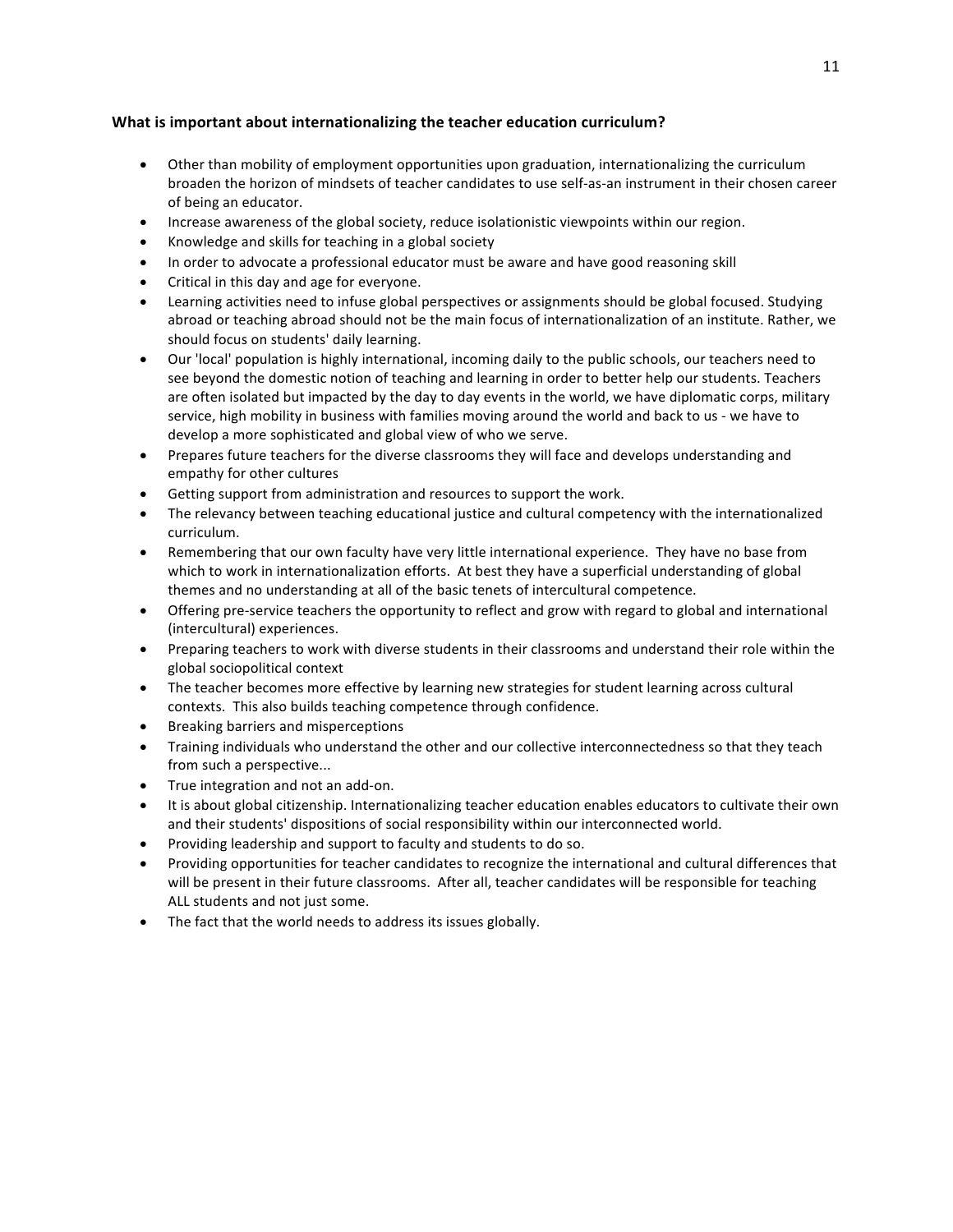### **Is there anything you would like to share about your college's internationalization initiatives? Are** there questions you would like to ask? (Minor edits made for typos, repeated words.)

- For many years, we offered our MAT students an opportunity to student teach abroad for 5 weeks at the end of their year. Students had the option of placements in Costa Rica, The Gambia, Slovenia, and Sweden. The students who took this opportunity benefited tremendously. However, as more and more obligations and responsibilities got transferred to our program without corresponding increases in resources, something had to go, and one of the program components we have very reluctantly suspended for now is our abroad student teaching placements.
- We've had a long experience in doing this, but can always do more.
- My college is trying but the results are not great because we are not going to the right direction. Also, studying abroad is an elite program which does not serve all students. Students should not pay for faculty's travels (faculty's travels should be covered by the university or the college) to cut down the cost of the program. And all students should get some financial incentives too. As a result, there will be more students who can afford to explore the world. "

I would like to know more about sustainability - how do we sustain such efforts during periods of transition?

- Resources are needed. Study Abroad is one of the best experiences, but is very costly for first-generation college students.
- We are in the beginning stages of leveraging telecollaboration in our teacher education program to connect our preservice teachers with preservice teachers in other countries. We completed a pilot project in Fall 2016 with a teacher education program in Macedonia and are slated to repeat that project in Fall 2017, along with a second telecollaboration via the EVALUATE project in Europe (http://www.evaluateproject.eu) through which we have been paired with a Teacher Education program in Israel.
- We focus on internationalization beyond student teaching we consider (multi)cultural and intercultural learning through social justice and human rights lenses. The profession (with edTPA and such) seems to be shifting to a very ""technical"" approach to accreditation and assessment of skills and such with the underlying commitments getting less and less attention.
- It's hard to get service recognized in a R1 institution; we need to find better ways to support the internationalization of research
- The university currently offers four week student teaching internships abroad. This summer, we will complete syllabus for one-semester student teaching abroad. We have a partner university that will only accept onesemester candidates.
- We are woefully behind. I am glad this is anonymous b/c it is embarrassing to admit. Thanks for asking though. I know you are gathering data but it was a good exercise to remind me of the importance of this in our curriculum. Mission accomplished in that regard.
- We have engaged in internationalization as a college for many years. Our teacher education programs individually are at vastly different places. Some are highly internationalized and others are minimally.
- Some of your questions in this survey have some underlying assumptions that are odd in our context (e.g., having speakers from various backgrounds.) This seems to imply that the university is a homogenous (white) organization that needs to "import" some diversity for internationalization. My university is a large, diverse and inclusive place already, so this assumption seems condescending and strange.
- I created a Global Conversations Committee for our COE that helps develop initiatives and ideas for our faculty and students. Our study abroad facilitators are in the process of creating a common mission for all study abroad, in addition to a common assessment.
- We are developing a Minor in Global Education Studies, to be considered in Fall 2017. We have a course titled "Global Perspectives of Education," which is taught each year and was developed in 2013. We are considering a student teaching abroad partnership with a college in Ireland.